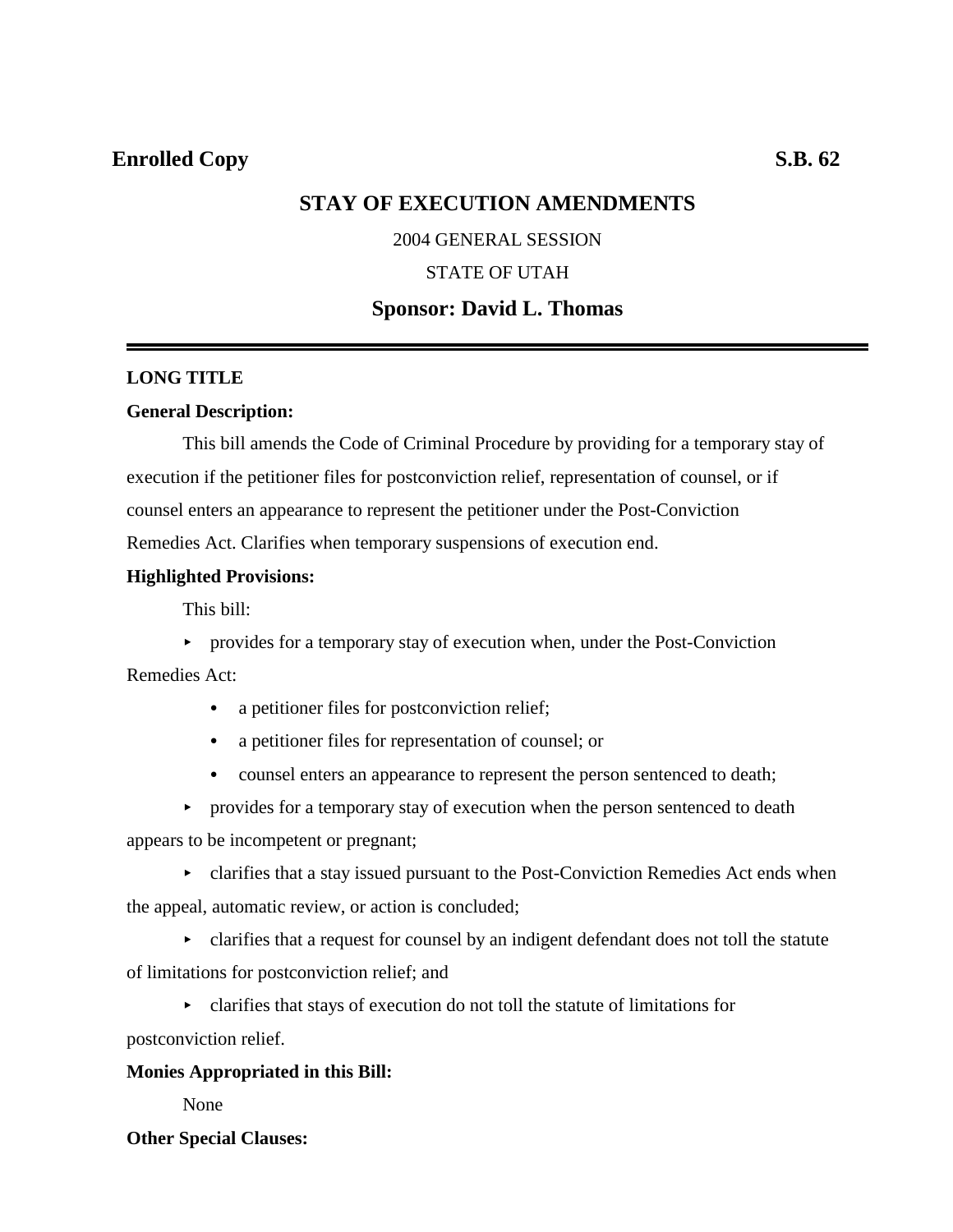None

#### **Utah Code Sections Affected:**

#### AMENDS:

**77-19-8**, as last amended by Chapter 13, Laws of Utah 1994

**78-35a-107**, as renumbered and amended by Chapter 235, Laws of Utah 1996

*Be it enacted by the Legislature of the state of Utah:*

Section 1. Section **77-19-8** is amended to read:

#### **77-19-8. Judgment of death, when suspended, and by whom.**

[A] (1) Except as stated in Subsection (2), a judge, tribunal, or officer, other than the governor or the Board of Pardons and Parole, may not stay or suspend the execution of a judgment of death  $\sqrt{z}$ , except:

 $[(+)$  (2) (a) A court of competent jurisdiction shall issue a temporary stay of judgment of death [may issue by a court of competent jurisdiction] when:

(i) the judgment is appealed[ $\frac{1}{2}$ ];

(ii) the judgment is automatically reviewed  $\frac{1}{x}$ , or subjected to collateral attack in a post conviction proceeding]; [or]

(iii) the person sentenced to death files a petition for postconviction relief under Title 78, Chapter 35a, Post-Conviction Remedies Act;

(iv) the person sentenced to death requests counsel under Subsection 78-35a-202(2)(a) to represent him in an action under Title 78, Chapter 35a, Post-Conviction Remedies Act; or

(v) counsel enters an appearance to represent the person sentenced to death in an action under Title 78, Chapter 35a, Post-Conviction Remedies Act.

 $[\frac{2}{2}]$  (b) (i) [in cases of suspected incompetency or pregnancy of the defendant, execution may be temporarily suspended by the The executive director of the Department of Corrections or [his] a designee under Section 77-19-13 may temporarily suspend the execution if the person sentenced to death appears to be incompetent or pregnant.

(ii) A temporary suspension under Subsection  $(2)(b)(i)$  shall end if the person is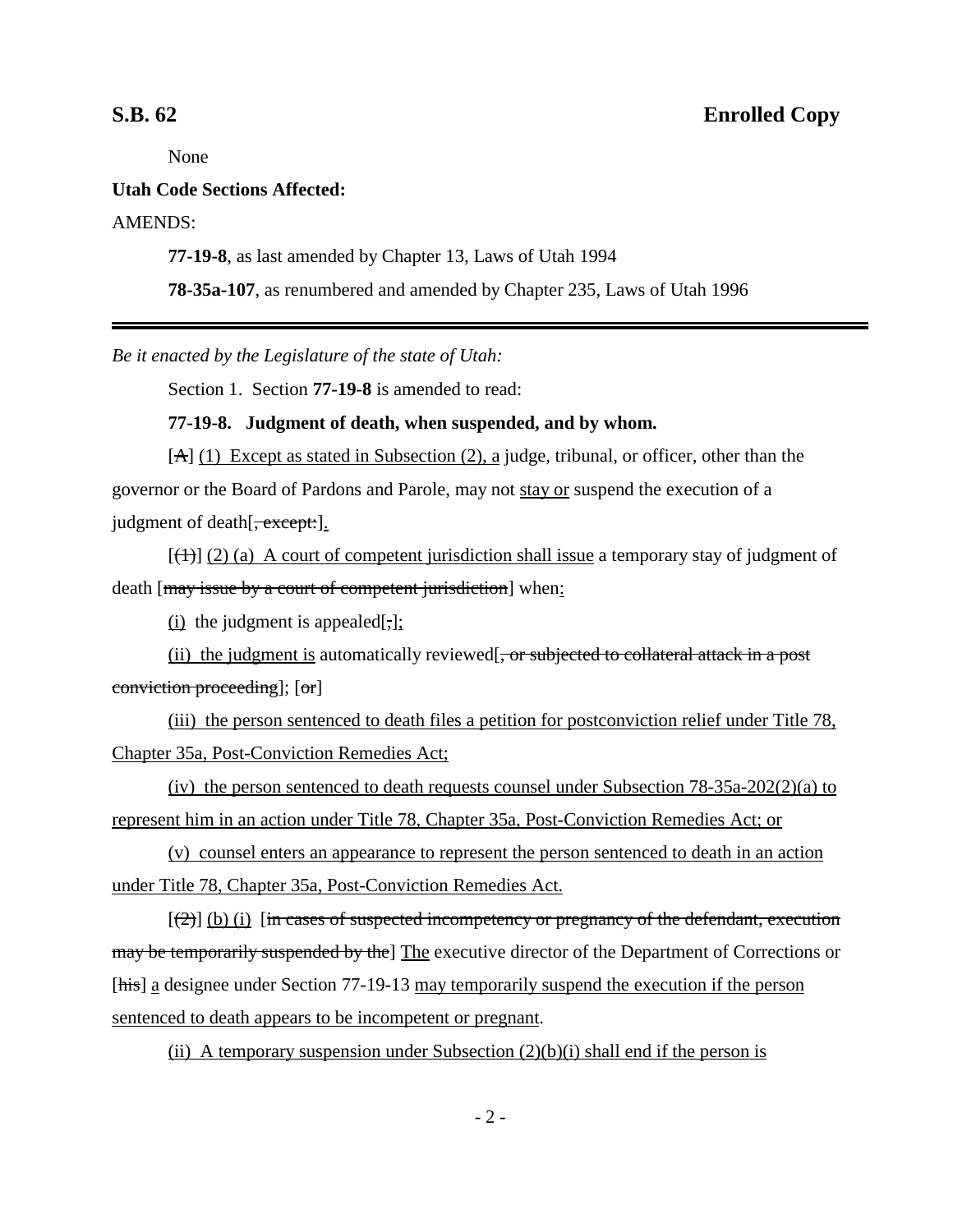# **Enrolled Copy** S.B. 62

determined to be:

(A) competent;

(B) not pregnant; or

(C) no longer incompetent or pregnant.

(3) (a) The court must vacate a stay issued pursuant to Subsection (2)(a) when the appeal, automatic review, or action under Title 78, Chapter 35a, Post-Conviction Remedies Act is concluded.

(b) A request for counsel under Section 78-35a-202 does not constitute an application for postconviction or other collateral review and does not toll the statute of limitations under Section 78-35a-107.

Section 2. Section **78-35a-107** is amended to read:

#### **78-35a-107. Statute of limitations for postconviction relief.**

(1) A petitioner is entitled to relief only if the petition is filed within one year after the cause of action has accrued.

(2) For purposes of this section, the cause of action accrues on the latest of the following dates:

(a) the last day for filing an appeal from the entry of the final judgment of conviction, if no appeal is taken;

(b) the entry of the decision of the appellate court which has jurisdiction over the case, if an appeal is taken;

(c) the last day for filing a petition for writ of certiorari in the Utah Supreme Court or the United States Supreme Court, if no petition for writ of certiorari is filed;

(d) the entry of the denial of the petition for writ of certiorari or the entry of the decision on the petition for certiorari review, if a petition for writ of certiorari is filed; or

(e) the date on which petitioner knew or should have known, in the exercise of reasonable diligence, of evidentiary facts on which the petition is based.

(3) If the court finds that the interests of justice require, a court may excuse a petitioner's failure to file within the time limitations.